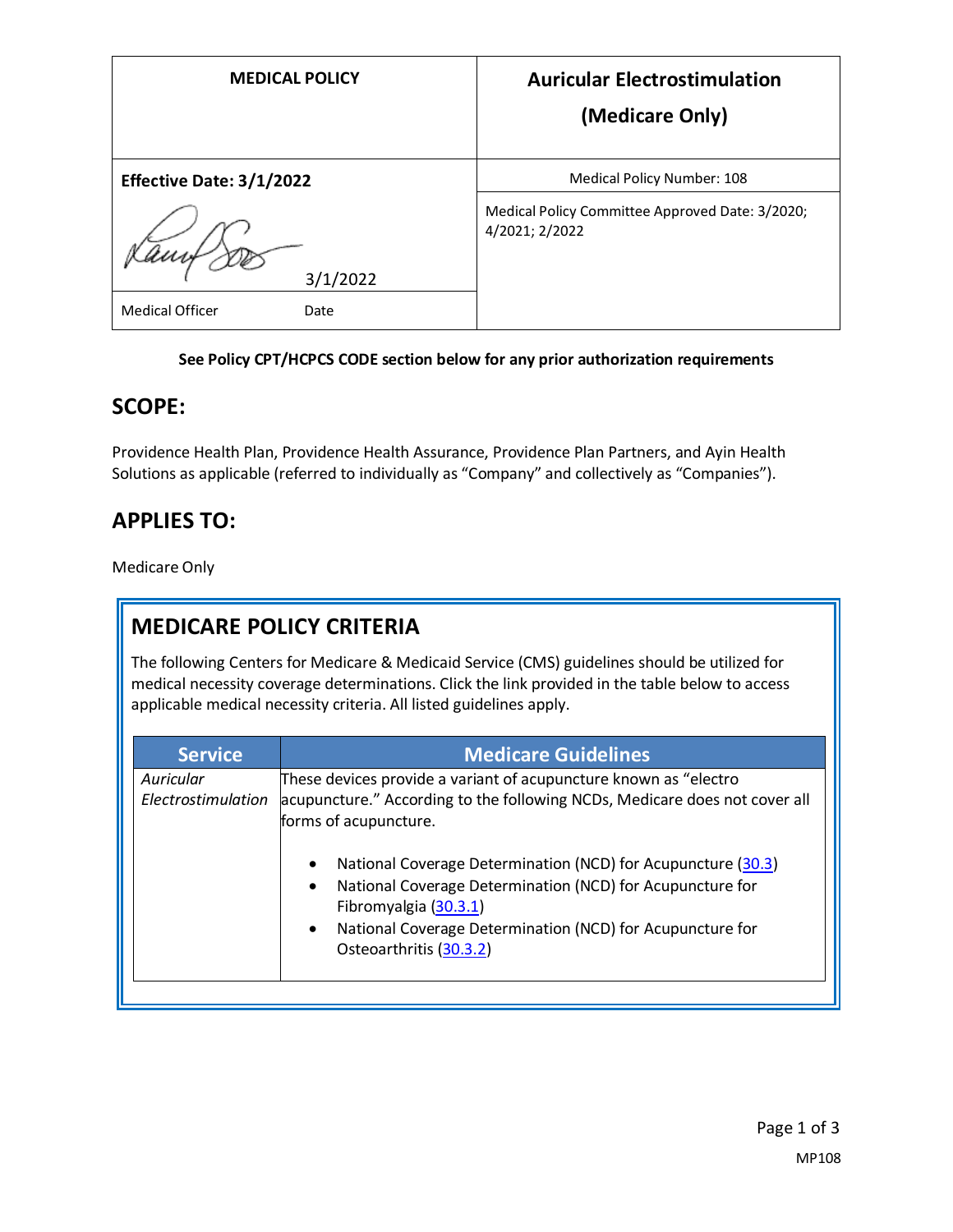**(Medicare Only)**

### **POLICY GUIDELINES**

In January 2020, CMS determined coverage may be allowed for some acupuncture **services** for chronic low back pain (cLBP) when rendered by a qualified, Medicare eligible provider; however, coverage does not extend to electrostimulation of auricular points or electroacupuncture **devices** used in the home.

## **BILLING GUIDELINES**

According to both Noridian and the Palmetto GBA PDAC Contractor websites<sup>1,2</sup>, the P-Stim® and E-Pulse are to be reported with HCPCS code A9270 *(Non-covered item or service)*. HCPCS code S8930 is also available, but S-codes are not payable by Medicare. In January 2020, Medicare released an article (SE20001) that advises providers to not use HCPCS code L8679 *(Implantable neurostimulator, pulse generator, any type)* for electroacupuncture devices because "Electro-acupuncture devices and implantable neurostimulators are two separate devices, and coding electro-acupuncture devices as implantable neurostimulators is incorrect."<sup>3</sup>

If a specific CPT code (e.g., 64555) is used incorrectly, or an unlisted code (e.g., 64999) is used instead of A9270 or S8930, the service is non-covered per the Medicare reference noted in the "Medicare Policy Criteria" section of the policy. CPT codes 97813 or 97814 are not specific to auricular electrostimulation, therefore, if they are billed for this service they will also be denied.

This coding and non-coverage rationale is applicable to all electro-acupuncture or auricular electrostimulation devices and is consistent with other Medicare contractors with published policies.<sup>4,5</sup>

# **CPT/HCPCS CODES**

| <b>Medicare Only</b>                                                                                                                                                                                                                                        |                                                                                                                             |
|-------------------------------------------------------------------------------------------------------------------------------------------------------------------------------------------------------------------------------------------------------------|-----------------------------------------------------------------------------------------------------------------------------|
|                                                                                                                                                                                                                                                             | <b>Not Covered</b>                                                                                                          |
| A9270                                                                                                                                                                                                                                                       | Non-covered item or service                                                                                                 |
| S8930                                                                                                                                                                                                                                                       | Electrical stimulation of auricular acupuncture points; each 15 minutes of personal one-on-<br>one contact with the patient |
| <b>Unlisted Codes</b><br>All unlisted codes will be reviewed for medical necessity, correct coding, and pricing at the<br>claim level. If an unlisted code is billed related to services addressed in this policy then it<br>will be denied as not covered. |                                                                                                                             |
| E1399                                                                                                                                                                                                                                                       | Durable medical equipment, miscellaneous                                                                                    |